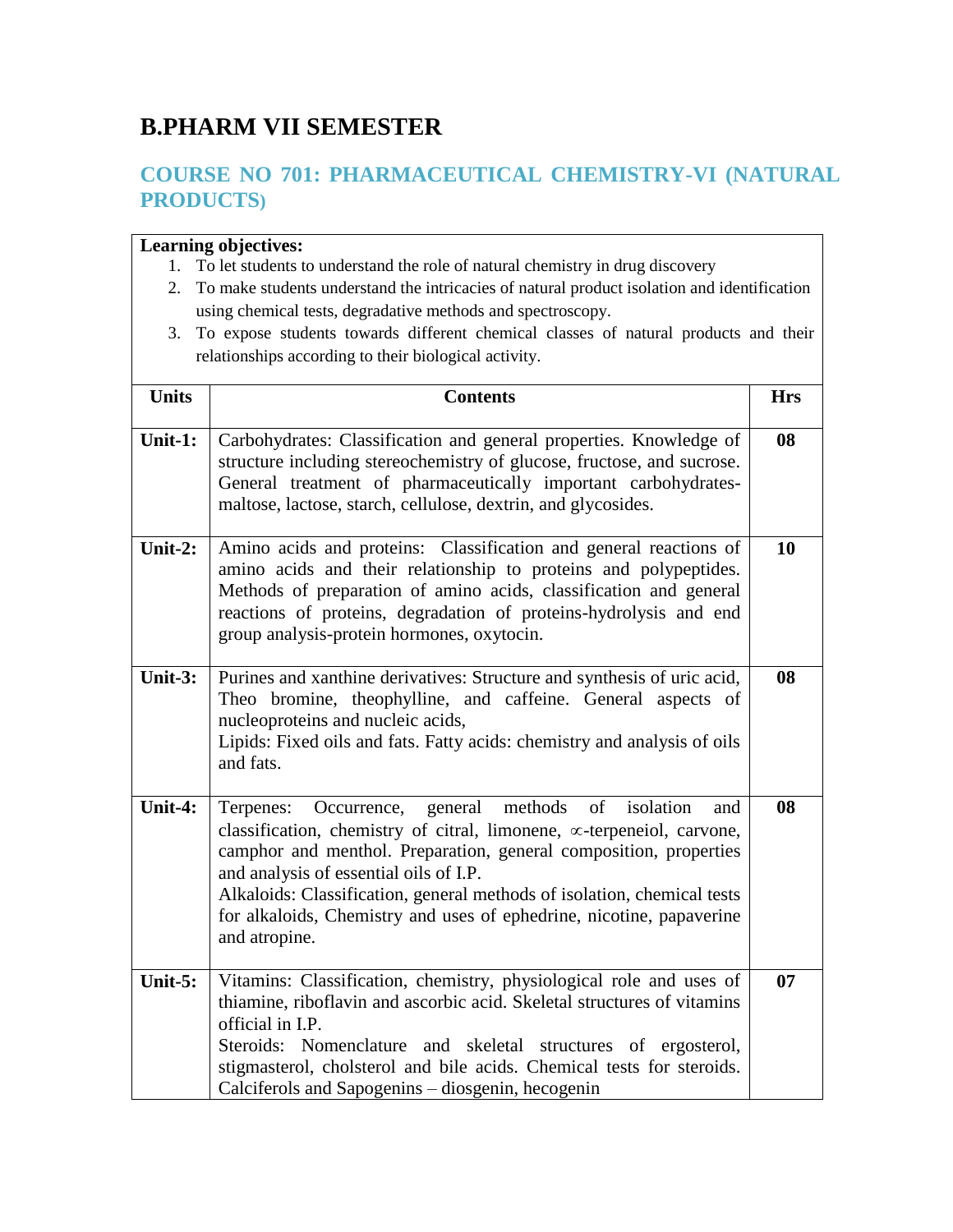| Unit-6: | Hormones: Sex hormones, structure and physiological properties of<br>testosterone, progesterone, estrone, estriol and estradiol. Their<br>synthesis from cholesterol or diosgenin. Synthetic estrogens.<br>Introduction to oral contraceptives. Cortisones; prednisolone,<br>aldosterone, synthesis of cortisone. Steroidal anti-inflammatory<br>drugs: structures and their therapeutic uses. | 06 |
|---------|------------------------------------------------------------------------------------------------------------------------------------------------------------------------------------------------------------------------------------------------------------------------------------------------------------------------------------------------------------------------------------------------|----|
| Unit-7: | Glycosides: Enzymatic and hydrolysis reactions of glycosides,<br>mechanism of action, SAR, therapeutic uses and toxicity of<br>glycosides. Cardiac glycosides of digitalis, bufa and squill. Structure<br>of salicin, hesperidin and rutin.                                                                                                                                                    | 07 |
| Unit-8: | Antibiotics: A general study of antibiotics, isolation or synthesis,<br>chemistry and uses of penicillin, chloramphenicol and streptomycin,<br>general introduction to tetracycline and other antibiotics included in<br>I.P.<br>Spectroscopy and structure: an introductory treatment of U.V., I.R.<br>and NMR spectroscopy in structure deterimination.                                      | 06 |

#### **SUGGESTED BOOKS**

- 1. Organic chemistry, Vol. II. By I.L. Finar
- 2. Wilson and Gisvold, Textbook of Organic, Medicinal and Pharmaceutical Chemistry
- 3. Bently and Driver's Textbook of Pharmaceutical chemistry
- 4. Remington's Prtactice of Pharmaceutical Sciences
- 5. Indian Pharmacopoeia.

# **COURSE NO 702: PHARMACEUTICAL CHEMISTRY-VI (NATURAL PRODUCTS)**

### **PRACTICAL**

- 1. Determination of acid value
- 2. Determination of saponification value
- 3. Determination of iodine value
- 4. Determination of unsaponifiable matter
- 5. Determination of Eugenol in clove oil
- 6. Estimation of cineole in eucalyptus oil
- 7. Estimation of citral in lemon grass oil
- 8. Determination of aminophylline
- 9. Determination of caffeine citrate
- 10. Estimation of strychnine hydrochloride
- 11. Tests for absence of arachis oil, cottonseed oil and sesame oil in other oils
- 12. Reactions of carbohydrates, glycosides, alkaloids, amino acids (including Xanthine alkaloids), sterols and vitamins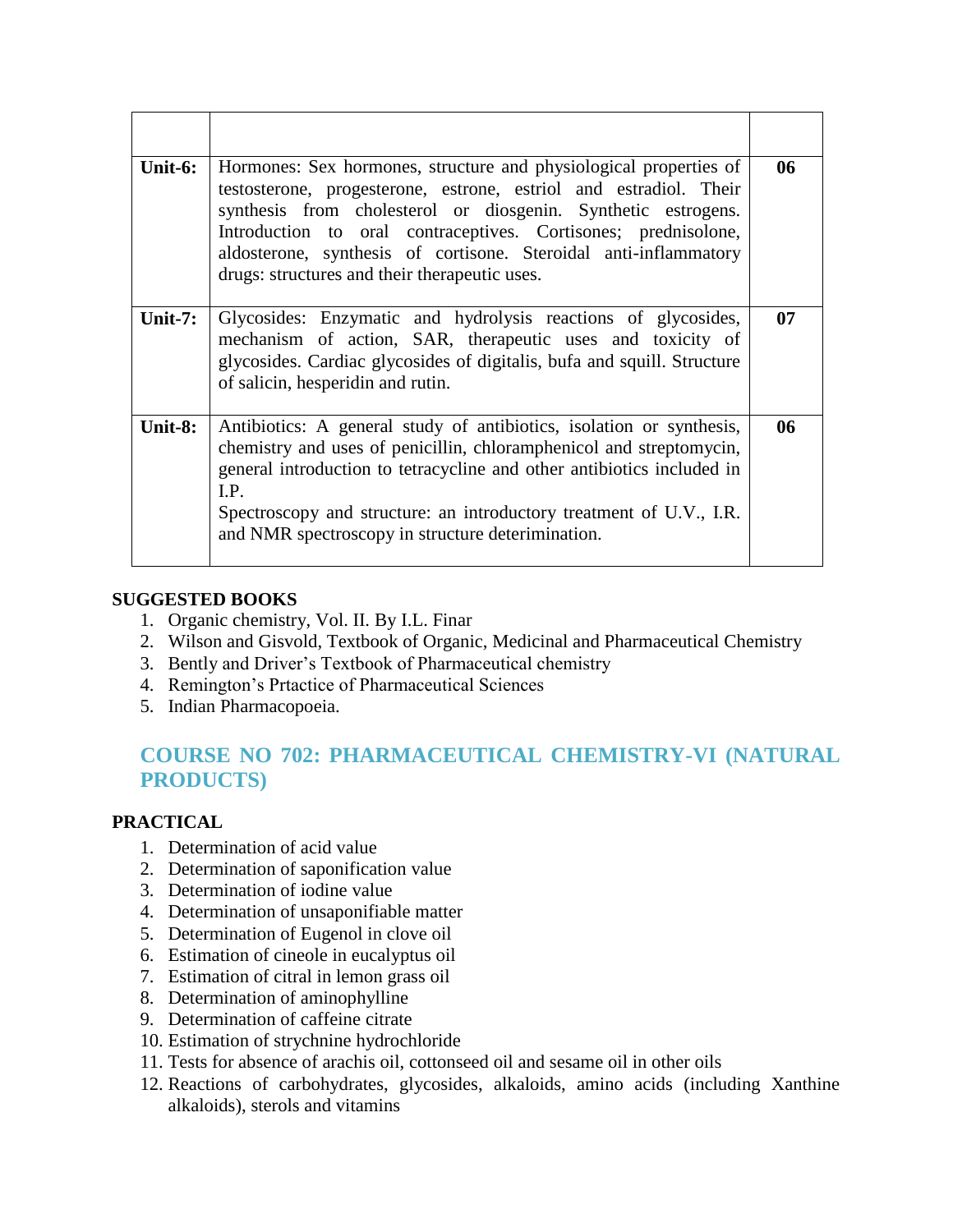- 13. Identification of selected natural products
- 14. Preparation of caffeine from Tea dust
- 15. Preparation of caseine and estimation of nitrogen
- 16. Soxhelt extraction of a crude drug
- 17. Assay of tincture Nuxvomica/Tincture Belladona

## **COURSE NO 703: PHARMOCOLOGY-II- THEORY**

- 1. To make student understand drug development and concepts of drug action.
- 2. To know the drugs used in infections and chemotherapy with mechanism of action and pharmacokinetics, uses, side-effects.
- **3.** To know peptides as drugs and role of autocoids in various process and drugs acting on them.

| <b>Units</b> | <b>Contents</b>                                                                                                                                                                                                                                                                                                     | <b>Hrs</b>     |
|--------------|---------------------------------------------------------------------------------------------------------------------------------------------------------------------------------------------------------------------------------------------------------------------------------------------------------------------|----------------|
| Unit-1:      | Chemotherapy: sulphonamides, antibiotics, antiviral,<br>antifungal<br>agents and antineoplastics.<br>Drug treatment in tuberculosis, leprosy, venereal diseases, malaria,<br>filaria, leishmaniasis, trypnasomiasis, amoebiasis and helmenthiasis.                                                                  | 12             |
| Unit-2:      | Vitamins and hormones: vitamins, thyroid, parathyroid, adrenal<br>cortex, insulin and oral antidiabetic drugs                                                                                                                                                                                                       | 08             |
| Unit-3:      | Pharmacology of drugs acting on sex organs: Oral Contraceptives,<br>oxytocic agents and uterine relaxants.                                                                                                                                                                                                          | 06             |
| Unit-4:      | Immunity and biological standardisation: vaccines and immune sera,<br>immunosuppressive agents.                                                                                                                                                                                                                     | 07             |
| Unit-5:      | Methods of biological assay, principles of bioassays, fundamentals of<br>biometric analysis. Detailed study of the official bioassay methods<br>for adrenaline, posterior pituitary, insulin, gonadotrophic hormones,<br>cholera vaccine and diphtheria antitoxin. Tests for pyrogens: LAL<br>Test & rabbit method. | 10             |
| Unit-6:      | Pharmocology of local anaesthetics.                                                                                                                                                                                                                                                                                 | 0 <sub>5</sub> |
| Unit-7:      | <b>Drugs</b><br>acting<br>respiratory system:<br>cough<br>on<br>suppressants,<br>bronchodilators, drugs used in asthma.<br>Miscellaneous: chelating agents, demulcents, counter-irritants,<br>diagnostic agents.                                                                                                    | 06             |
| Unit-8:      | Drugs acting on GI tract: digestants, antispasmodics, anti-diarrhoeal<br>agents, cathartics, emetics, antiemetics, drugs used in inflammatory<br>bowel syndrome, antacids and drugs used in gastric ulcers.                                                                                                         | 06             |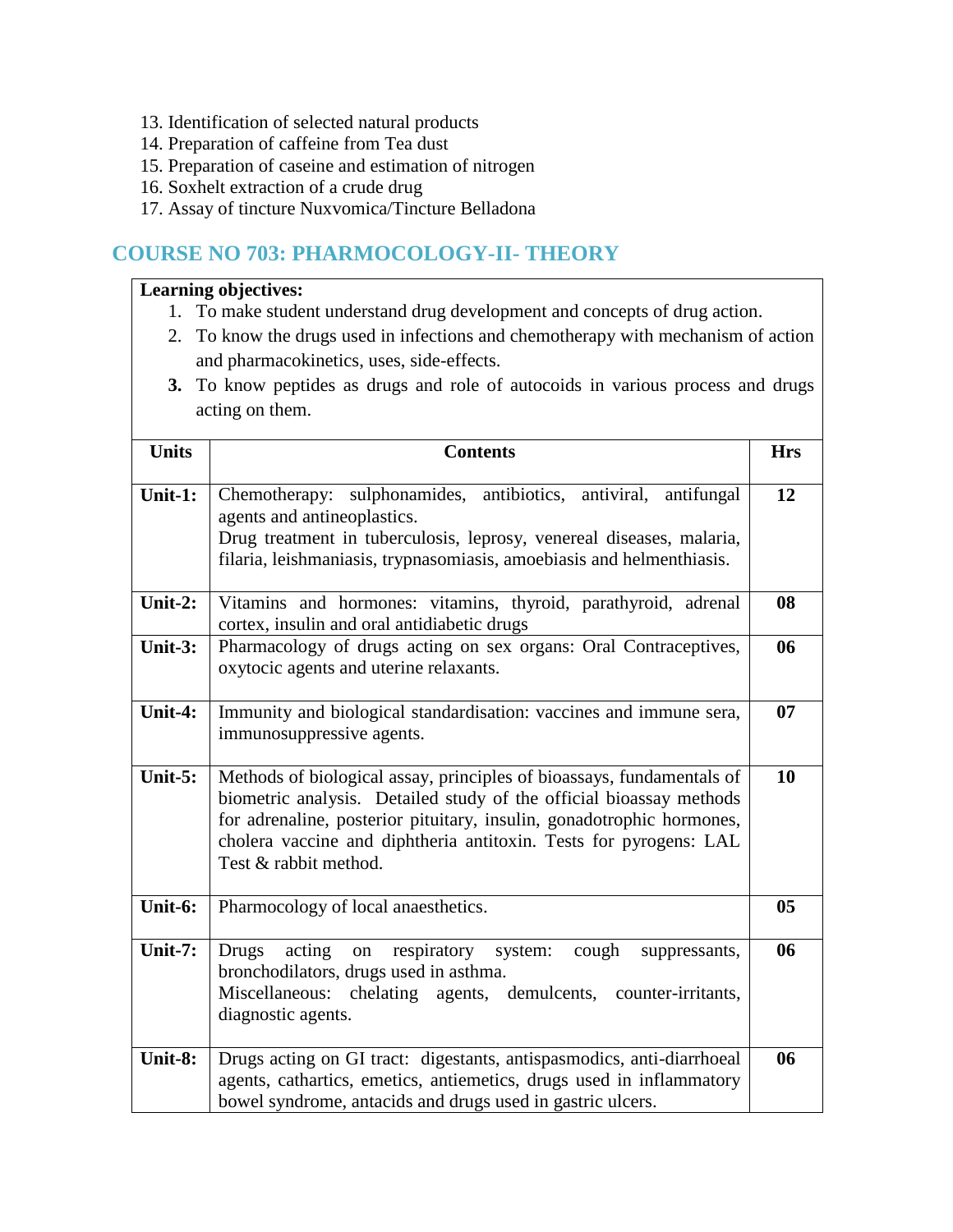Text Books:

- 1.Textbook of Pharmocology by Rang and Dale
- 2. Essentials of Medical Pharmacology. -KD Tripathi
- 3.Lippincort's illustrated pharmacology
- 4.Pharmacology and pharmacotherapeutics by Satoshkar and Bandarkar.

Reference Books:

- 1. Pharmacological basis of Therapeutics by Goodman and Gillman.
- 2. Text book of clinical pharmacology –Bertram.C.Katzung
- 3. Indian Pharmacopoeia.

#### **COURSE NO 704: PHARMOCOLOGY-II- PRACTICAL**

List of Practicals:

- 1. Effect of Adrenaline and Acetylcholine on the rabbit intestine.
- 2. Effect of Atropine on the action of Acetylcholine on the rabbit intestine
- 3. Effect of anti-histaminics on the action of histamine on guineapig ileum.
- 4. Drug antagonism studies on isolated smooth muscle strips Adrenaline  $\times$  propranolol ( receptor antagonism) of rabbit intestine.
- 5. Bioassay of acetylcholine by Comparative method using Rat Ileum.
- 6. Bioassay of acetylcholine by Graphical method using Rat Ileum ( Indirect Bioassay)
- 7. Three-point bioassay: Bioassay of acetylcholine by using isolated Rat Ileum Preparation.
- 8. To find out the Potency ratio between the Standard and test sample of Acetylcholine solution by four point bioassay method using isolated rat ileum
- 9. Bioassay of histamine on guineapig ileum.
- 10. Action of drugs on rabbits eye (local anaesthetics).
- 11. Action of drugs on mice (CNS stimulants).
- 12. Action of drugs on mice (CNS depressants).
- 13. Test for Pyrogens: Determination of the Existence of Pyrogens in Parenteral preparations (rabbit method).
- 14. Hypoglycemic effect of insulin in rabbits.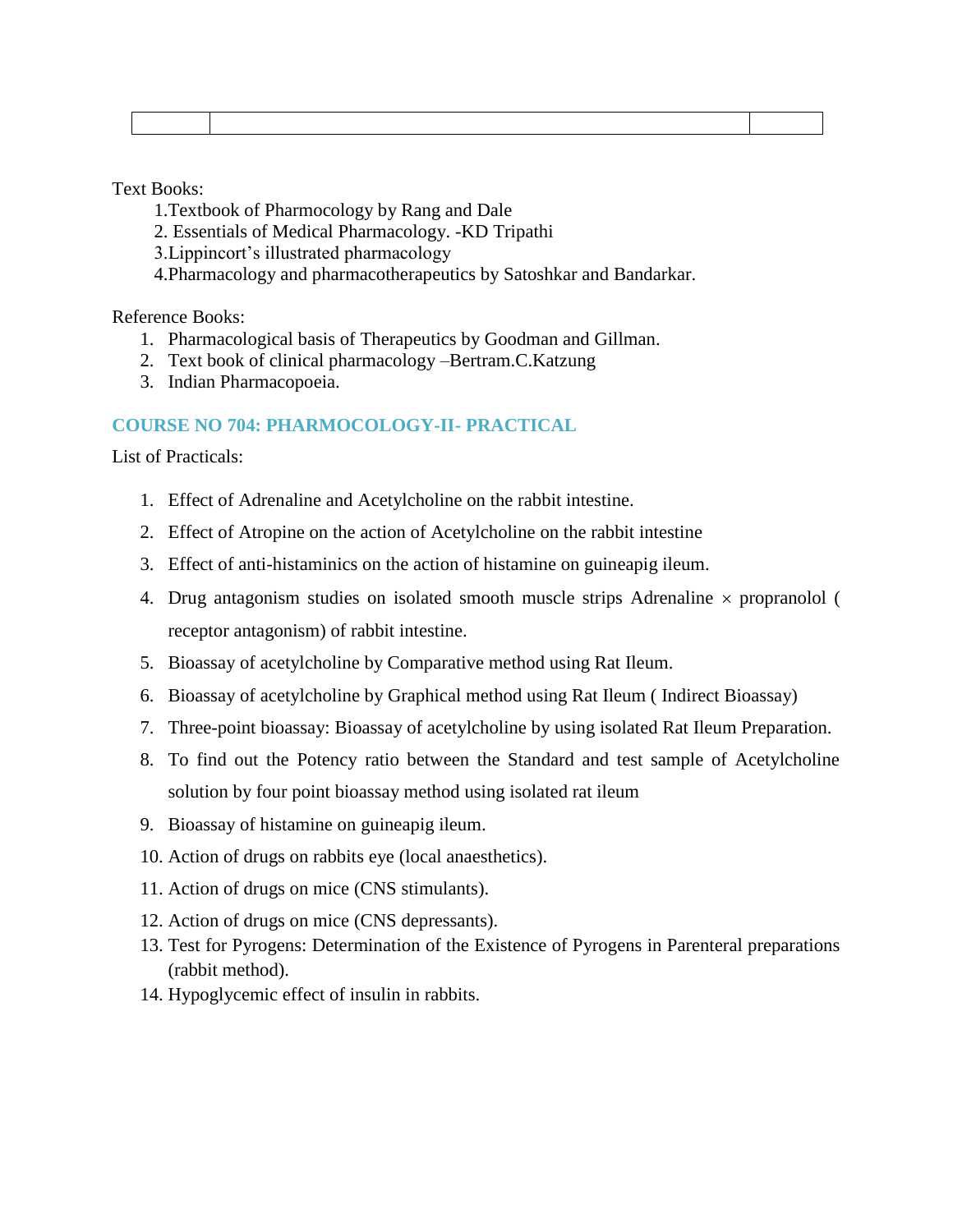## **COURSE NO 705: PHARMACOGNOSY AND PHYTOCHEMISTRY II**

- 1. To study the generation of biodrugs in plants as a result of metabolism.
- 2. To impart knowledge about important chemical classes of compounds having bio activity.

| <b>Units</b> | <b>Contents</b>                                                                                                                                                                                                                                                                                                                                                                                                    | <b>Hrs</b> |
|--------------|--------------------------------------------------------------------------------------------------------------------------------------------------------------------------------------------------------------------------------------------------------------------------------------------------------------------------------------------------------------------------------------------------------------------|------------|
| Unit-1:      | General Pharmacognosy: Advantages and disadvantages of obtaining<br>drugs from cultivated and wild plants. Variability of drug<br>constituents due to exogenous and endogenous factors like altitude,<br>temperature, rain fall, light, propagation by seed vegetative means,<br>mutation, hybridization;                                                                                                          | 08         |
| Unit-2:      | Deterioration of crude drugs during storage by insects, pests and<br>enzymes. Factors influencing the storage of crude drugs. Methods of<br>storage.<br>Evaluation of crude drugs: Identity, purity and quality of crude drugs<br>by organoleptic microscopic, physical, chemical and biological<br>evaluation;                                                                                                    | 10         |
| Unit-3:      | Methods of adulteration, detection and identification of adulterants<br>types and significance of standards for crude drugs included in I.P.<br>and B.P. Quantitative pharmacognosy.                                                                                                                                                                                                                               | 06         |
| Unit-4:      | A detailed study of the following drugs, their classification methods<br>of preparation, commercial varieties, active principles, their chemical<br>nature, identification, tests and uses; Roots and rhizomes : Male fern,<br>valerian, rhubarb, podophyllum, liquorice, turmeric , ginger, ipecac,<br>rauwolfia, aconite and jalap; Unorganised drugs: opium, aloes, kino,<br>gambier, agar, alginates, gelatin. | 07         |
| Unit- $5:$   | A detailed study of the following drugs, their classification methods<br>of preparation, commercial varieties, active principles, their chemical<br>nature, identification, tests and uses Resins, gum resins, oleoresins-<br>colophony, benzoin, shellac, myrrh, galbanum, asafetida, turpentine,<br>balsam of Tolu, balsam of Peru and storax;                                                                   | 08         |
| Unit-6:      | A detailed study of the following drugs, their classification methods<br>of preparation, commercial varieties, active principles, their chemical<br>nature, identification, tests and uses Glands and glandular secretions-<br>thyroid, pituitary, adrenal, pancreas and musk; Gums and saccharin<br>substances: acacia, tragacanth and honey.                                                                     | 08         |
| Unit-7:      | Chromatography and some related terms. Classification and a study<br>of various chromatographic methods. Column, paper, thin layer and<br>gas chromatography, HPLC and their applications to natural<br>products.                                                                                                                                                                                                  | 07         |
| Unit-8:      | Biogenesis; Pathways leading to formation of plant products;<br>Historical development of plant tissue culture, types of cultures,                                                                                                                                                                                                                                                                                 | 06         |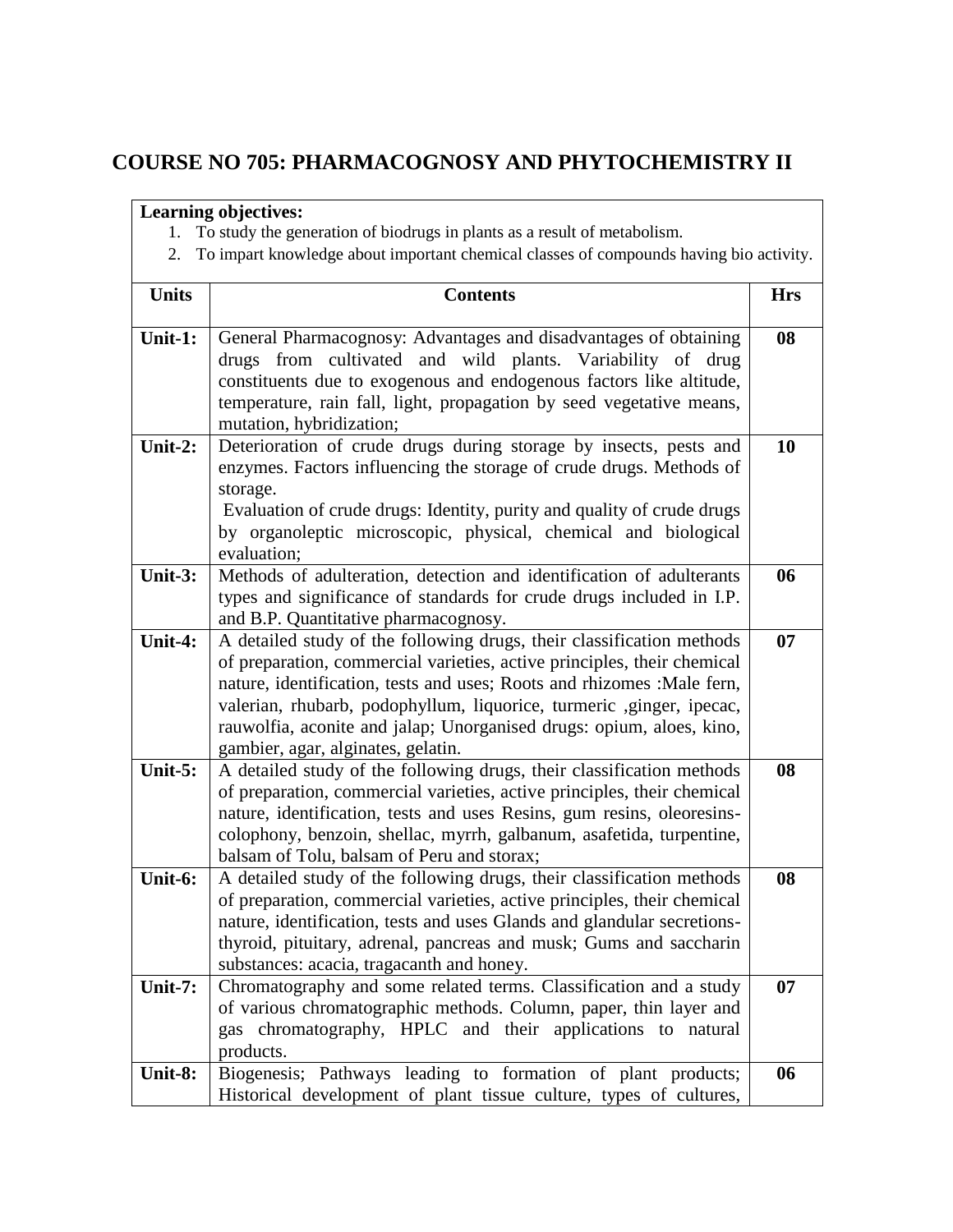| nutritional requirements, growth and their maintenance, applications |  |
|----------------------------------------------------------------------|--|
| of plant tissue culture in production of pharmaceutically important  |  |
| secondary metabolites.                                               |  |

#### **Recommended Books :**

1. Atal CK and Kapoor BM. Cultivation and utilization of Aromatic Plants. CSIR Publications;

2.Tyler, VC, Brady, LR and Robers, J.E. Pharmacognosy.,  $11<sup>th</sup>$  to  $14<sup>th</sup>$  Editions; 3. Wallis, TE. Textbook of Pharmacognosy,  $5<sup>th</sup>$  Edition, J & A, Churchill Limited, U.K. 4. Kokate, CK Purohit, AP. and Gokhale, SB. Pharmacognosy;

5.Ross,MF. And Brain,KR.An introduction to Phytopharmacy,Pitman Medical –Kent; 6. Deinvert,J. and BajajYPS.Applied and Fundamental Aspects of Plant Cell ,Tissue and Organ Culture,Berlin.

## **COURSE NO 706**: **PHARMACOGNOSY AND PHYTOCHEMISTRY II (PRACTICAL)**

1.Identification of powdered crude drugs and their combinations with the help of organoleptic, microscopic and chemical tests;2.Determination of leaf constants such as stomatal index, stomatal number, vein islet number and palisade ratio; 3.Thin layer chromatographic studies of extracts from crude drugs.

#### **Recommended Books:**

1.Pharmacopoeia of India,1985; 2.Practical Pharmacognosy, 3<sup>rd</sup> Edition, By Kokate, C.K.;

3.Practical Pharmacognosy by Lala,P.K.,Lina,Calcutta,198.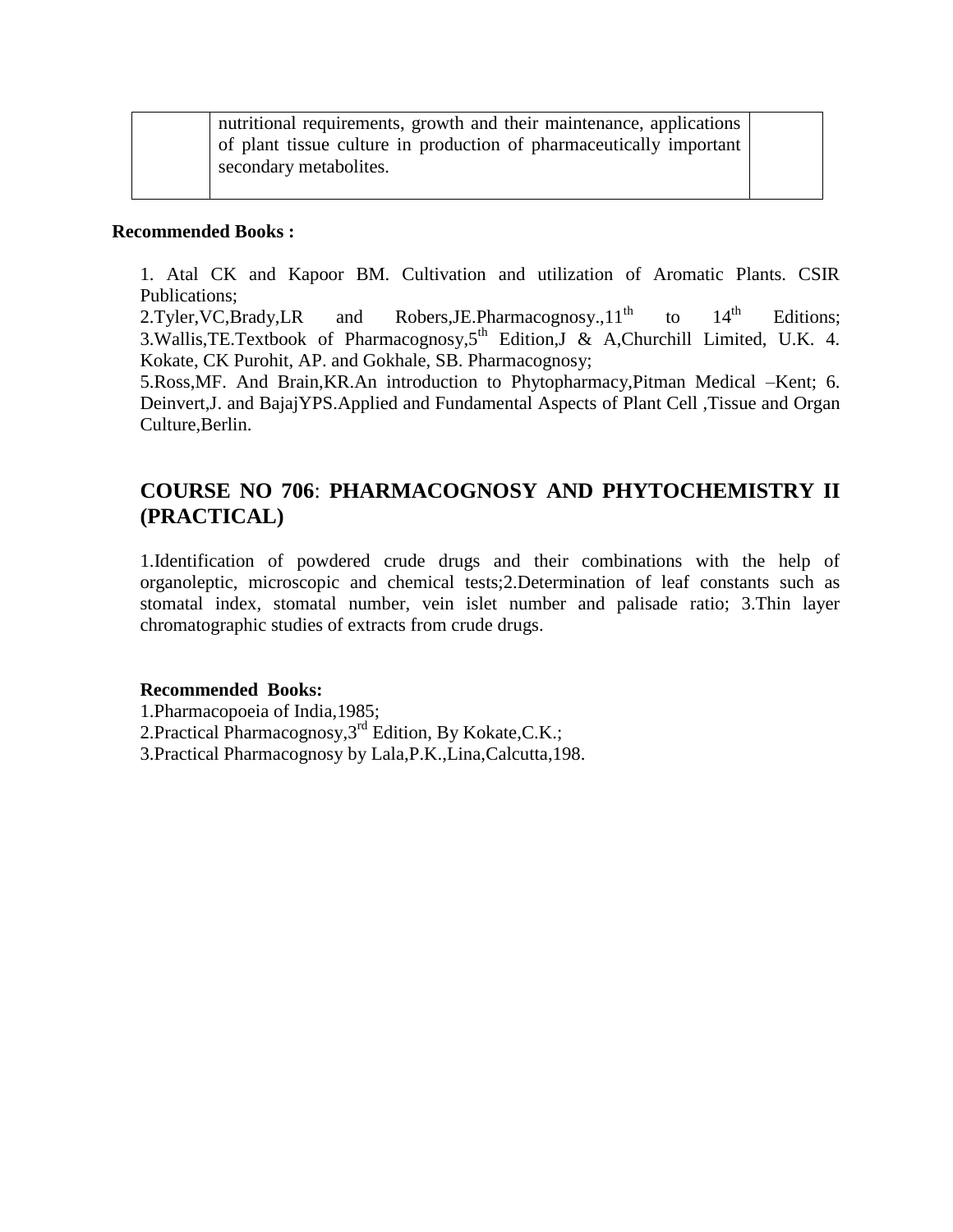# **COURSE NO 707: GMP AND VALIDATIONS**

| <b>Learning objectives:</b> |                                                                                                         |            |
|-----------------------------|---------------------------------------------------------------------------------------------------------|------------|
|                             | To understand the standard specifications and procedures required in the manufacture of<br>dosage forms |            |
| 2.                          | To understand the modern concepts of validation, quality assurance and statistical quality              |            |
|                             | control                                                                                                 |            |
|                             |                                                                                                         |            |
| <b>Units</b>                | <b>Contents</b>                                                                                         | <b>Hrs</b> |
| Unit-1:                     | CGMP: A detailed study of GMP as prescribed in Schedule M of                                            | <b>10</b>  |
|                             | Drugs and Cosmetics Act and Rules. Requirements regarding                                               |            |
|                             | premises,<br>sanitation, personnel, equipment<br>and<br>building,                                       |            |
|                             | documentation and records and processes.                                                                |            |
|                             |                                                                                                         |            |
| Unit-2:                     | Control of Production Procedures: Manufacturing Control - In -                                          | 08         |
|                             | Process Quality Control for solids, liquids, semisolids and parenteral                                  |            |
|                             | products – packaging control.                                                                           |            |
|                             |                                                                                                         |            |
| Unit- $3:$                  | Control of Finished Products: Tablets, Capsules, parenterals,                                           | 06         |
|                             | semisolids, liquid orals                                                                                |            |
| Unit-4:                     | Validation: Types and Protocols of Validations - A study of Process                                     | 06         |
|                             | Validation. Validation of Equipments                                                                    |            |
| Unit- $5:$                  | Cleaning Validation, Analytical Method Validation - Procedures and                                      | 08         |
|                             | Examples.                                                                                               |            |
|                             |                                                                                                         |            |
| Unit-6:                     | Quality Assurance: Principles and General Concepts - Duties and                                         | 08         |
|                             | Responsibilities of Quality Assurance Departments in a modern                                           |            |
|                             | Pharmaceutical Concern – Sources of Quality Variation, Control of                                       |            |
|                             | Quality Variation (Raw Material Control (active materials, inactive                                     |            |
|                             | materials), In- process items control                                                                   |            |
| Unit-7:                     | $Start - up$<br>(environmental)<br>Quality Assurance before<br>and                                      | 07         |
|                             | microbiological control and sanitation, Manufacturing working                                           |            |
|                             | formula procedures, Raw materials, manufacturing equipment);                                            |            |
|                             | Quality assurance at<br>Start – up (Raw materials processing,                                           |            |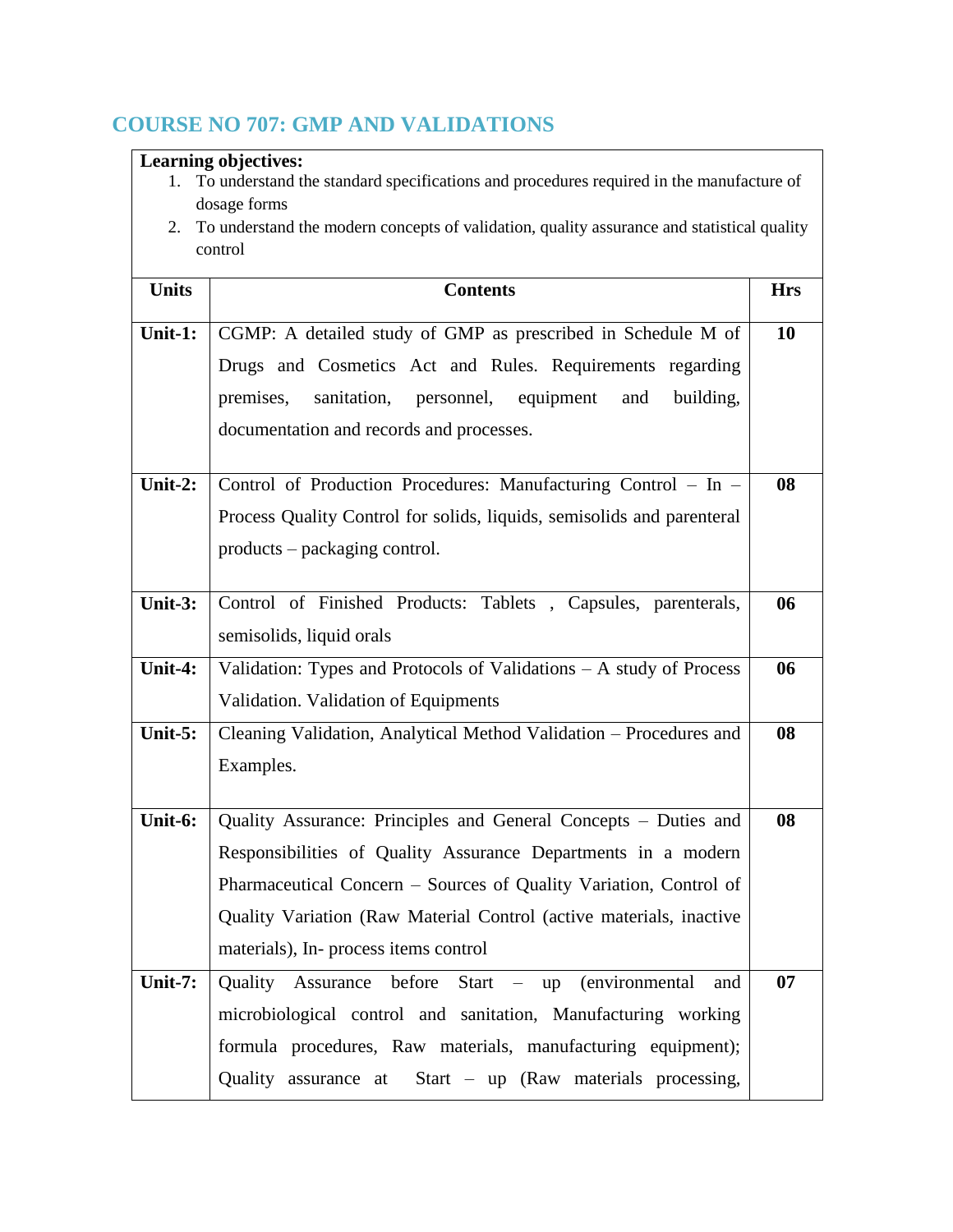|         | compounding, Packaging Materials and Labels control, finished              |    |
|---------|----------------------------------------------------------------------------|----|
|         | product control).                                                          |    |
| Unit-8: | Concept of Statistical Quality Control – Quality Control Charts            | 07 |
|         | (control charts by variables, control charts by attributes), quality level |    |
|         | and inherent variability – Sampling and Sampling Plans.                    |    |

#### **Recommended Books:**

- 1. The Theory and Practice of Industrial Pharmacy by Leon Lachman, H.A. Liberman and Joseph L. Kanig, 3rd Edition, Lea & Febiger publishers, Philadelphia.
- 2. Quality Assurance of Pharmaceuticals Vol. I and Vol. II published by Pharma book syndicate.
- 3. Pharmaceutical Product Development by N.K. Jain, CBS Publishers & Distributors Pvt. Ltd. Tablets – Vol. I, II and III by Leon Lachman et al.

### **Reference Books:**

1. Pharmaceutical Dosage Forms, Tablets – Vol. I, II and III edited by H.A. Lieberman and Leon Lachman, Marcel Dekker, Inc.

2. Modern Pharmaceutics by Banker.

### **COURSE NO 708: Professional Training**

### **Training in Industrial, Hospital and Community Pharmacy**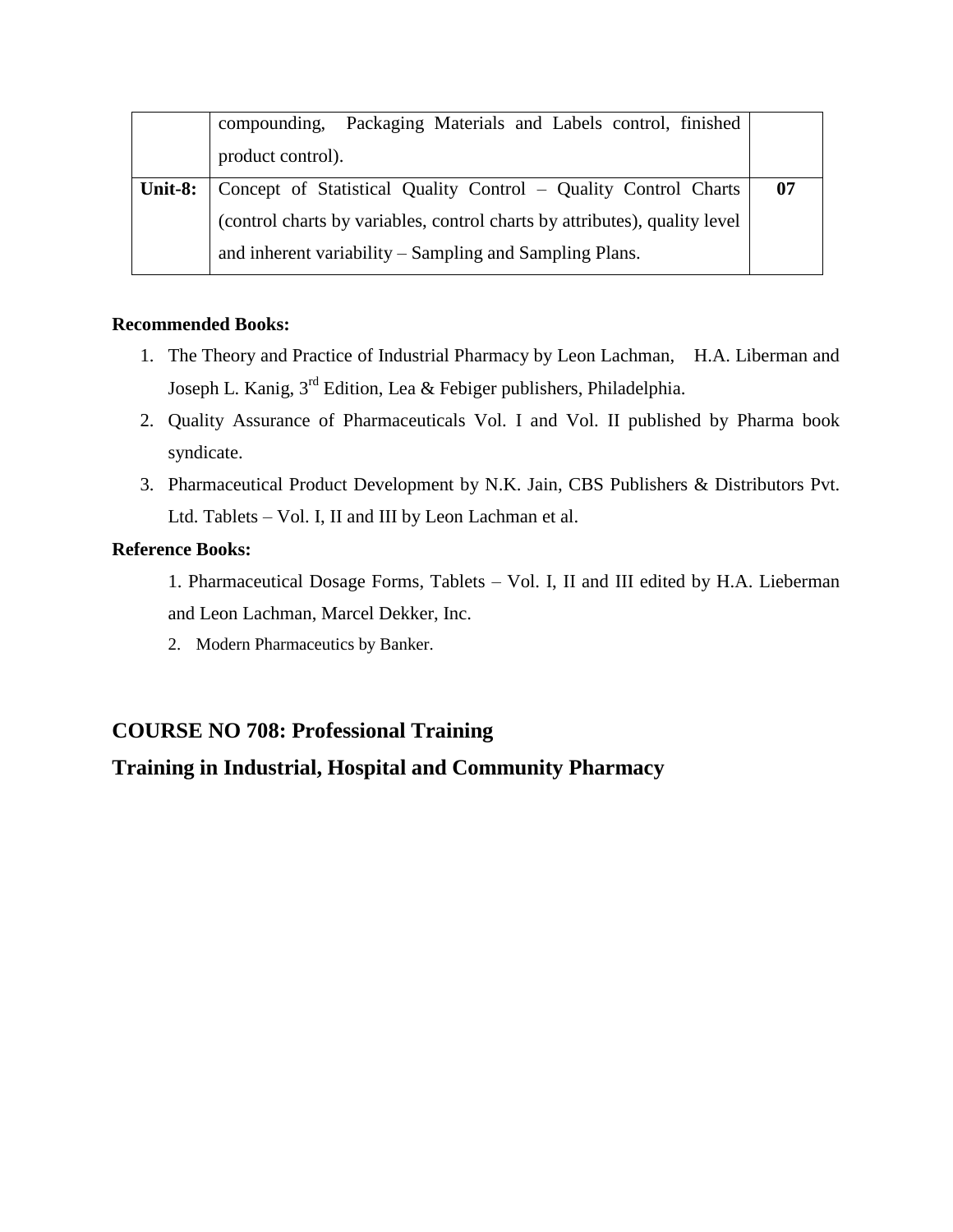# **B.PHARM VIIIth SEMESTER**

# **COURSE NO 801: PHARMACEUTICAL ANALYSIS –II (THEORY)**

- 1. To emphasize the importance of quality in drugs & pharmaceuticals.
- 2. To establish the fundamental conventional methods of drug analysis used in laboratories.
- 3. To provide the knowledge regarding the principles of Instrumentation.
- 4. To give the basic principles of other analytical techniques used in Pharma Industries.
- 5. To teach applications of these analytical methods to drugs & pharmaceuticals

| <b>Units</b> | <b>Contents</b>                                                                                                                                                                                                                                                                                                                                                                                                                                                                                                                                                                                                                                                                                                                  | <b>Hrs</b> |
|--------------|----------------------------------------------------------------------------------------------------------------------------------------------------------------------------------------------------------------------------------------------------------------------------------------------------------------------------------------------------------------------------------------------------------------------------------------------------------------------------------------------------------------------------------------------------------------------------------------------------------------------------------------------------------------------------------------------------------------------------------|------------|
| Unit-1:      | Physicochemical aspects of analytical chemistry with special<br>reference to pharmaceutical analysis.<br>Chromatographic methods-1: Principles, theories, instrumentation<br>and applications<br>Involved in a) Column chromatography b) Paper chromatography c)<br>Thin layer chromatography                                                                                                                                                                                                                                                                                                                                                                                                                                    | 08         |
| Unit-2:      | Chromatographic methods-I: Principles, theories, instrumentation and<br>applications Involved in (i)HPTLC (ii) Ion-exchange and gel<br>filtration techniques                                                                                                                                                                                                                                                                                                                                                                                                                                                                                                                                                                     | 08         |
| Unit-3:      | Chromatographic methods-II: Principles, theories, instrumentation<br>and applications<br>Involved in a) Gas chromatography (GC) b) High performance<br>liquid chromatography (HPLC)                                                                                                                                                                                                                                                                                                                                                                                                                                                                                                                                              | 08         |
| Unit-4:      | Spectrophotometric analysis: A discussion of basic principles<br>including interaction of matter with electro-magnetic radiation,<br>absorption, emission, luminescence and scattering phenomena, units<br>of measurement and definition of terms: a) absorptiometry:<br>quantitative consideration of absorption phenomena including Beer<br>and Lambert,s laws and their mathematical expression, deviations<br>from the laws and methods used in absorption spectrophotometry<br>(visible, UV and IR) including sources, monochromators, detectors,<br>preparation of calibration curves and pharmaceutical applications.<br>Sources of<br>and their correction and validation<br>errors<br>of<br>spectrophotometric methods. | 08         |
| Unit- $5$ :  | Basic principles, equipment and methods used and pharmaceutical<br>applications of flame photometry, photofluorimetry, turbidimetry and<br>nephlometry.                                                                                                                                                                                                                                                                                                                                                                                                                                                                                                                                                                          | 06         |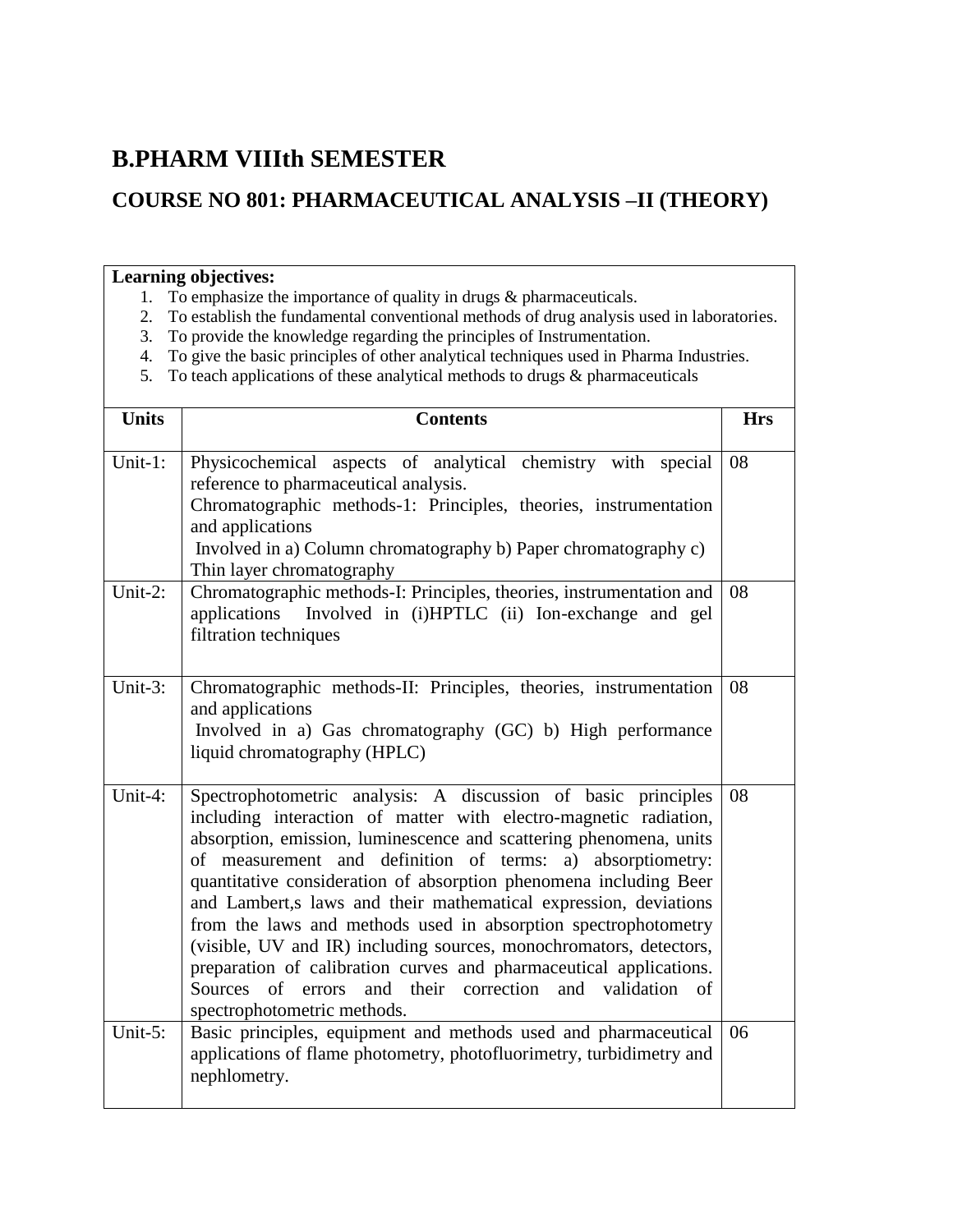| Unit-6:    | Electrochemical Analysis: A discussion of basic principles involved<br>in electrochemical analysis, electrochemical cells and half-cells,<br>electrodes, electrode reactions and electrode potentials:a)<br>Potentiometry: basic principles involved in measurement of EMF and<br>pH, Nernest equation, typical equipment and their construction,<br>factors influencing EMF of cell, portable, stationary and on-line<br>equipment for pH measurement, applications. | 08 |
|------------|-----------------------------------------------------------------------------------------------------------------------------------------------------------------------------------------------------------------------------------------------------------------------------------------------------------------------------------------------------------------------------------------------------------------------------------------------------------------------|----|
| Unit- $7:$ | Potentiometric titrations including principles involved, methods for<br>detection pf end point including dead stop mend point, applications in<br>neutralization, redox and precipitation titrations, equipment used,<br>exploration of titration curves obtained with acids and bases of<br>different strength and mixture of acids. c) Conductometric titrations:<br>basic principles, titrations, equipment and applications.                                      | 07 |
| Unit-8:    | Polarography: basic principles, titrations, equipment and applications<br>in qualitative and quantitative analysis.e) amperometric titrations:<br>basic principles, titrations, equipment and applications,<br>Basic principles, definition of terms, equipment and their working<br>and applications of – NMR and Mass spectrometry. Thermal methods<br>of analysis and radioimmunoassay assay.                                                                      | 07 |

#### **Reference books:**

- 1. Pharmaceutical chemistrty by L.G. Chatten (Marcel Dekker)
- 2. A text book of pharmaceutical analysis by K.A. Connors (John Willey)
- 3. Pharmaceutical analysis- modern methods by J.W. Munson (Marcel Dekker)
- 4. Instrumental methods of analysis by Willard, Merritt, Dean and Settle (CBS publishers)
- 5. Text book of analytical chemistry by Y.Anjaneyalu, K.Chandra sekhar and Valli manickam.
- 6. Introduction to Instrumental analysis by Robert D.Braun Published by Pharma book syndicate.

### **COURSE NO 802: PHARMACEUTICAL ANALYSIS –II (PRACTICAL)**

 1. Separation of plant materials by column chromatography 2. Separation and identification of flavonoids/sulphonamides by paper chromatography 3. Separation and identification of sulphonamides by paper chromatography 4. Separation and identification of amino acids by TLC methods 5. Separation and identification of barbiturates by TLC methods 6. Determination of  $\lambda$  max, (KMnO<sub>4</sub> and methylene blue solutions). 7. Demonstration experiments in HPLC and GLC 8. Assay of sulphadiazine tablets by visible spectrophotometry 9. Assay of sulphadiazine tablets by UV spectrophotometry 10. Demonstration experiments in IR spectrophotometry injcluding interpretation of given spectra. 11. Fluorimetric estimation of quinine sulphate in formulations 12. Fluorimetric estimation of riboflavin in formulations 13. Flame photometric estimation of sodium and potassium ions 14. Potentiometric analysis a) Determination of pH of two solutions b)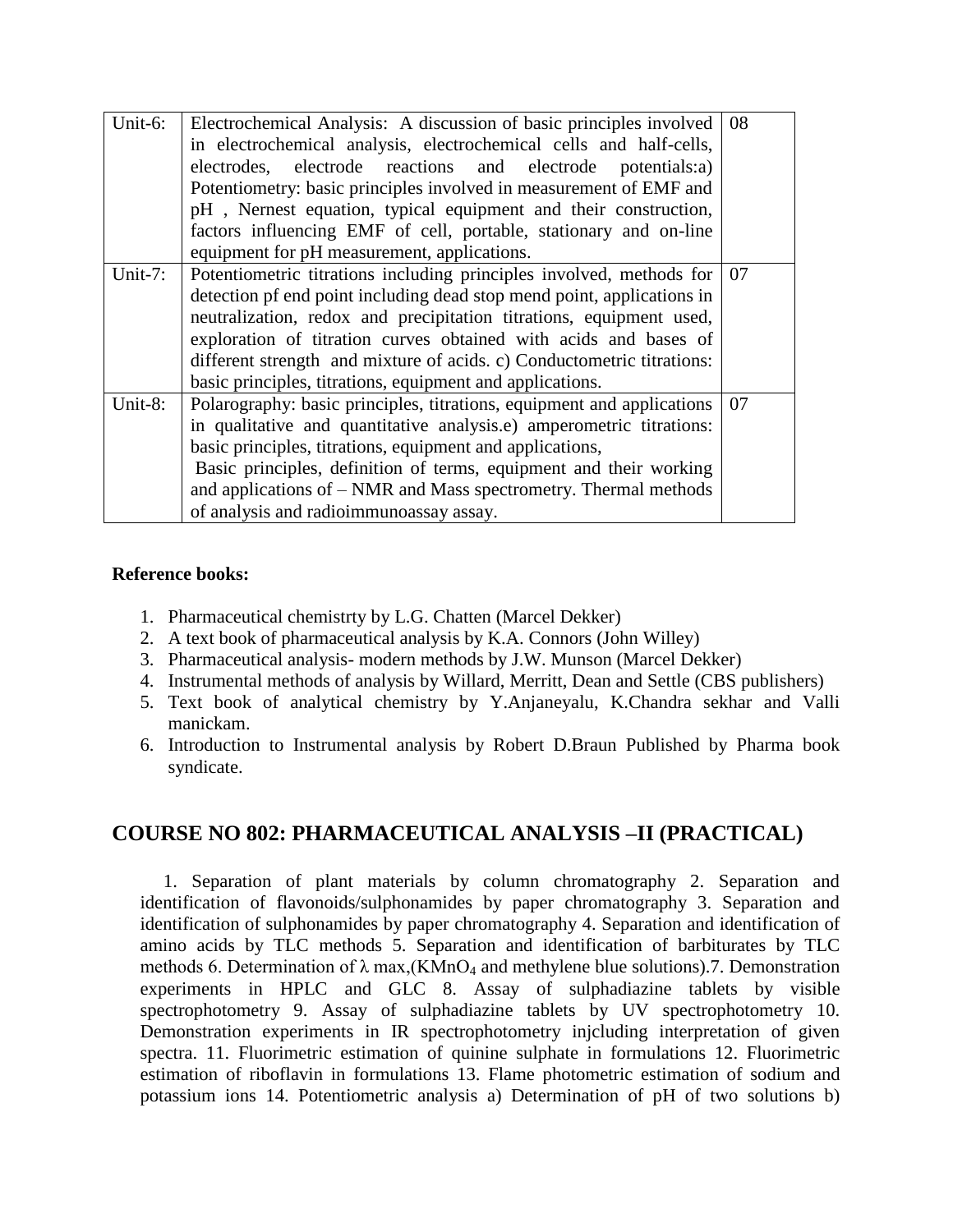Titration of strong acid against strong base c) Titration of strong base against weak acid d) Simultaneous determination of strong acid and weak acid in a mixture e) Potentiometric assay of any two formulations from I.P. 15. Conductometric titration of NaOH with HCl 16. Polarographic estimation of drug official in I.P. 17. Determination of concentration of sugar solution by polarimetry 18. Determination of critical micellar concentration (butyric acid in water using abbe refractometer.19. Demonstration experiments in detection of polymorphism and pseudo polymorphism in pharmaceuticals by DTA and DSC 20. Assay of an ointment and cream official in I.P. 21. Complete testing and assay of any two drugs as per I.P. monograph.

#### **Reference books:**

1. A text book of pharmaceutical analysis by K.A. Connors (John Willey).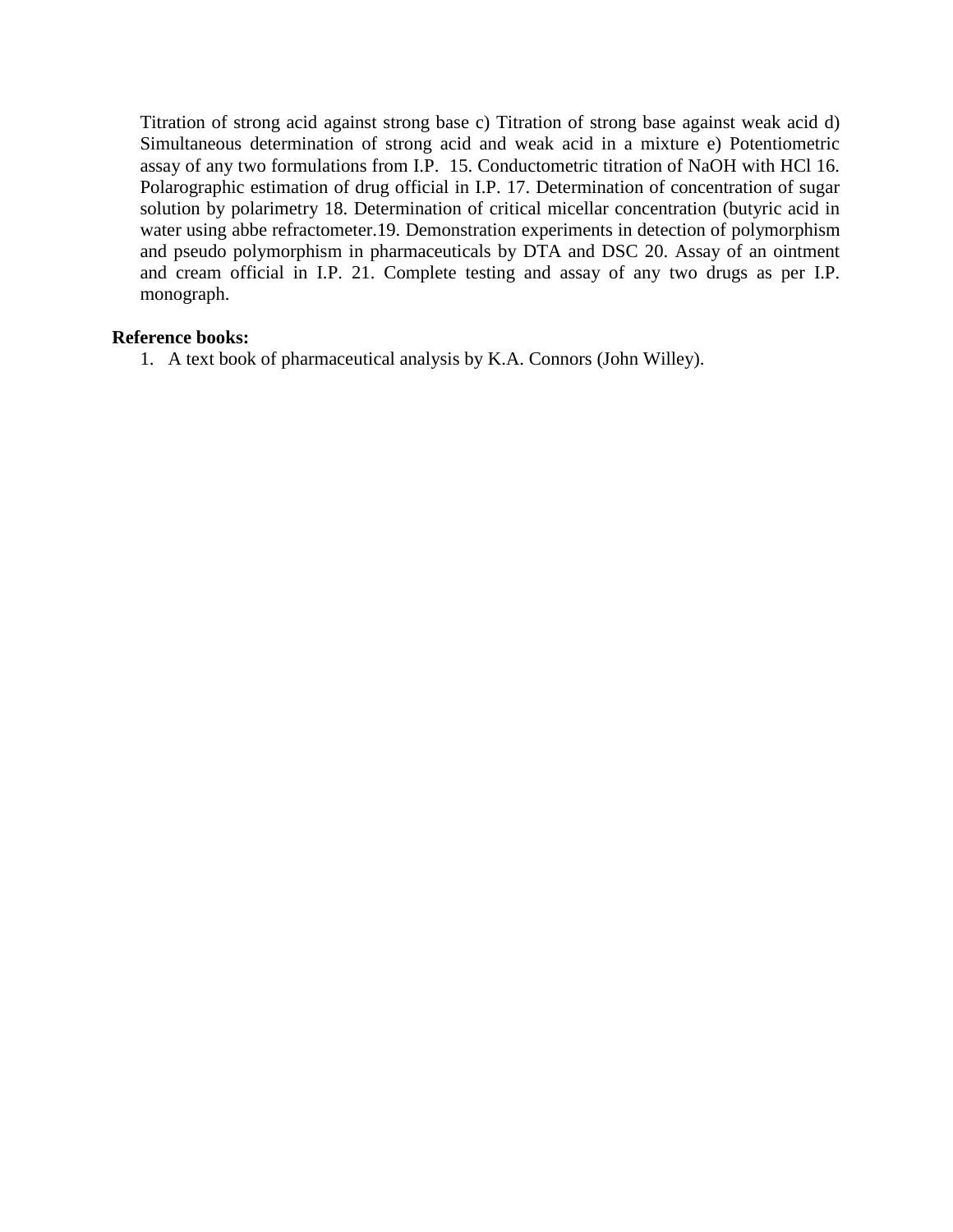### **COURSE NO 803: BIOPHARMACEUTICS AND PHARMACOKINETICS**

- 1. The student will be able to understand the mechanism, factors influencing the absorption, distribution, metabolism and excretion of drugs (ADME)
- 2. With the understanding of the ADME pathways the student will be able to calculate the pharmacokinetic and pharmacodynamic parameters
- 3. The student will be able to design suitable dosage forms using the knowledge of physico-chemical, biological and other properties studied.

| <b>Units</b> | <b>Contents</b>                                                                                                                             | <b>Hrs</b> |
|--------------|---------------------------------------------------------------------------------------------------------------------------------------------|------------|
| Unit-1:      | Biopharmaceutics: Definition and introduction to biopharmaceutics,                                                                          | 06         |
|              | Fundamental principles of pharmacokinetics and pharmacodynamics,                                                                            |            |
|              | concepts of absorption, distribution, metabolism and elimination.                                                                           |            |
|              | Definitions and explanation of the terms connected with the study of                                                                        |            |
|              | biopharmaceutics. Basic pharmacokinetic models viz. compartment,                                                                            |            |
|              | catenary and mammillary models.                                                                                                             |            |
| Unit-2:      | Physiological factors related to drug absorption: Structure of cell                                                                         | 08         |
|              | membrane and its significance in drug absorption. Mechanisms of                                                                             |            |
|              | drug absorption, per oral routes of administration, anatomical and                                                                          |            |
|              | physiological considerations of the gastrointestinal tract, absorption                                                                      |            |
|              | drugs from gastrointestinal tract and factors<br>of<br>governing                                                                            |            |
|              | gastrointestinal drug absorption, first pass effect and its significance.                                                                   |            |
|              | Fick's first law of diffusion and in vivo sink condition                                                                                    |            |
| Unit-3:      | Biopharmaceutical considerations in dosage form design: Rate                                                                                | 08         |
|              | drug absorption,<br>limiting<br>steps<br>in<br>introduction<br><b>BCS</b><br>to                                                             |            |
|              | (biopharmaceutical classification system), physico-chemical factors                                                                         |            |
|              | of drug, pharmaceutical factors, formulation factors effecting drug                                                                         |            |
|              | absorption and bioavailability. Theories of dissolution and in vitro<br>dissolution testing, in vitro sink condition, compendial methods of |            |
|              | dissolution testing of different dosage forms.                                                                                              |            |
| Unit-4:      | Drug distribution: Physiological barriers for drug distribution,                                                                            | 07         |
|              | plasma protein binding of drugs, its significance and kinetics, factors                                                                     |            |
|              | influencing the drug distribution, apparent volume of distribution and                                                                      |            |
|              | its significance.                                                                                                                           |            |
| Unit-5:      | excretion<br><b>Metabolism</b><br>of<br>Significance<br>and<br>drugs:<br>of                                                                 | 08         |
|              | biotransformation, factors influencing biotransformation, hepatic                                                                           |            |
|              | metabolism, microsomal and non microsomal metabolism, effects of                                                                            |            |
|              | enzyme induction and inhibition on biotransformation, phase I and                                                                           |            |
|              | phase II biotransformation reactions, renal and non-renal routes of                                                                         |            |
|              | drug excretion, concept of clearance, total body clearance, renal                                                                           |            |
|              | clearance, non-renal clearance, clearance ratio, factors effecting the                                                                      |            |
|              | clearance of drugs, glomerular filtration rate, tubular reabsorption.                                                                       |            |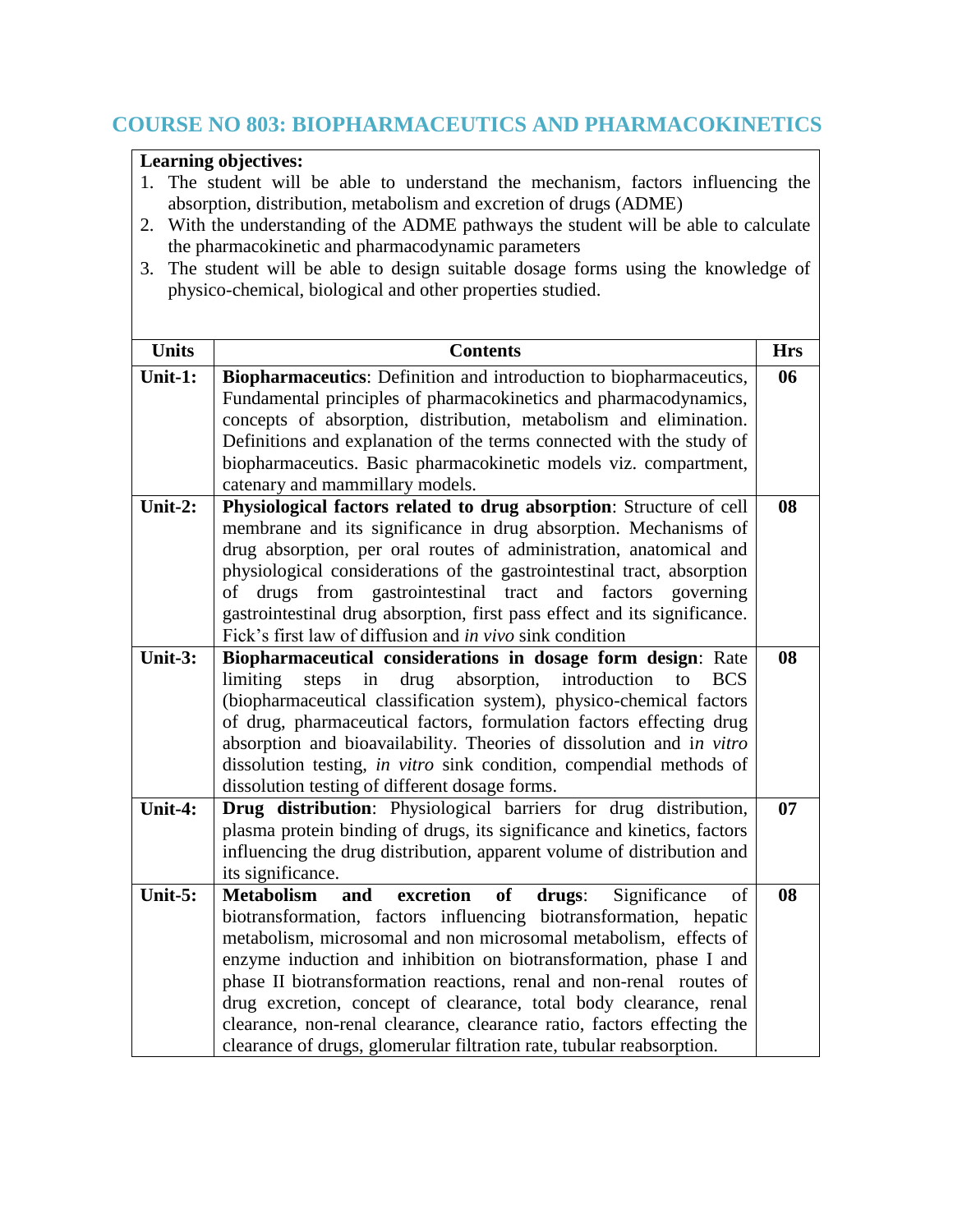| Unit-6:    | Bioavailability and bioequivalence: Definitions of different types of | 08 |
|------------|-----------------------------------------------------------------------|----|
|            | bioavailability and bioequivalence, objectives of bioavailability     |    |
|            | studies, methods for improving the bioavailability of drugs. Methods  |    |
|            | for assessing bioavailability, experimental design and evaluation of  |    |
|            | bioavailability studies, in vitro and in vivo correlation methods.    |    |
| Unit- $7:$ | Pharmacokinetics: Introduction to pharmacokinetics, their             | 10 |
|            | importance in bioavailability and clinical practice. Concepts,        |    |
|            | definition and explanation of terminologies used. Compartment         |    |
|            | models- concepts and their importance in the study of                 |    |
|            | pharmacokinetics. One compartment open model - Determination of       |    |
|            | pharmacokinetic parameters from plasma and urine data after i.v.      |    |
|            | injection and oral administration. Percent absorbed time plot and     |    |
|            | absorption rates based on one compartment model. Non-                 |    |
|            | compartmental analysis.                                               |    |
| Unit-8:    | Non-Linear Pharmacokinetics, individual and optimization of           | 10 |
|            | drug dosage regimens: Causes of non-linearity, detection of non-      |    |
|            | linearity, Michaeles Menton equation and calculation of Michaeles     |    |
|            | Menton constant and maximum metabolic rate. Basic concepts            |    |
|            | relating to individualization of dosage with reference to pediatric,  |    |
|            | geriatric, liver and renal impaired patients.                         |    |

#### **Recommended Books**

- 1. Biopharmaceutics and Pharmacokinetics-A Treatise D.M. Brahmakar, Sunil. B. Jaiswal, 2<sup>nd</sup> Edition, Vallabh Prakashan, 2012.
- 2. Biopharmaceutics and Pharmacokinetics, V. Venkateswarlu. 2<sup>nd</sup> Edition, Pharma Book Syndicate, 2010.
- 3. Biopharmaceutics and Clinical Pharmacokinetics, Milo Gibaldi. 4<sup>th</sup> Edition, Pharma Book Syndicate, 2005.
- 4. Applied Biopharmaceutics & Pharmacokinetics, Shargel and Andrew Yu,  $6^{th}$  Edition, Mc GrawHill Professional, 2012.

#### **COURSE NO 804: BIOPHARMACEUTICS AND PHARMACOKINETICS PRACTICALS**

- 1. Dissolution testing of conventional marketed tablet containing drugs like aspirin, paracetamol, theophylline
- 2. Dissolution testing of controlled/sustained release dosage forms containing drugs like theophylline, diclofenac sodium, aceclofenac sodium
- 3. Dissolution testing of enteric coated tablets like aspirin
- 4. Effect of particle size on dissolution rate of drugs using drugs like aspirin
- 5. Effect of surfactant on dissolution rate of drugs using drugs like nimesulide, sulfamethoxazole
- 6. Plasma protein binding studies of drug using egg albumin by dialysis sac method for drugs having plasma protein binding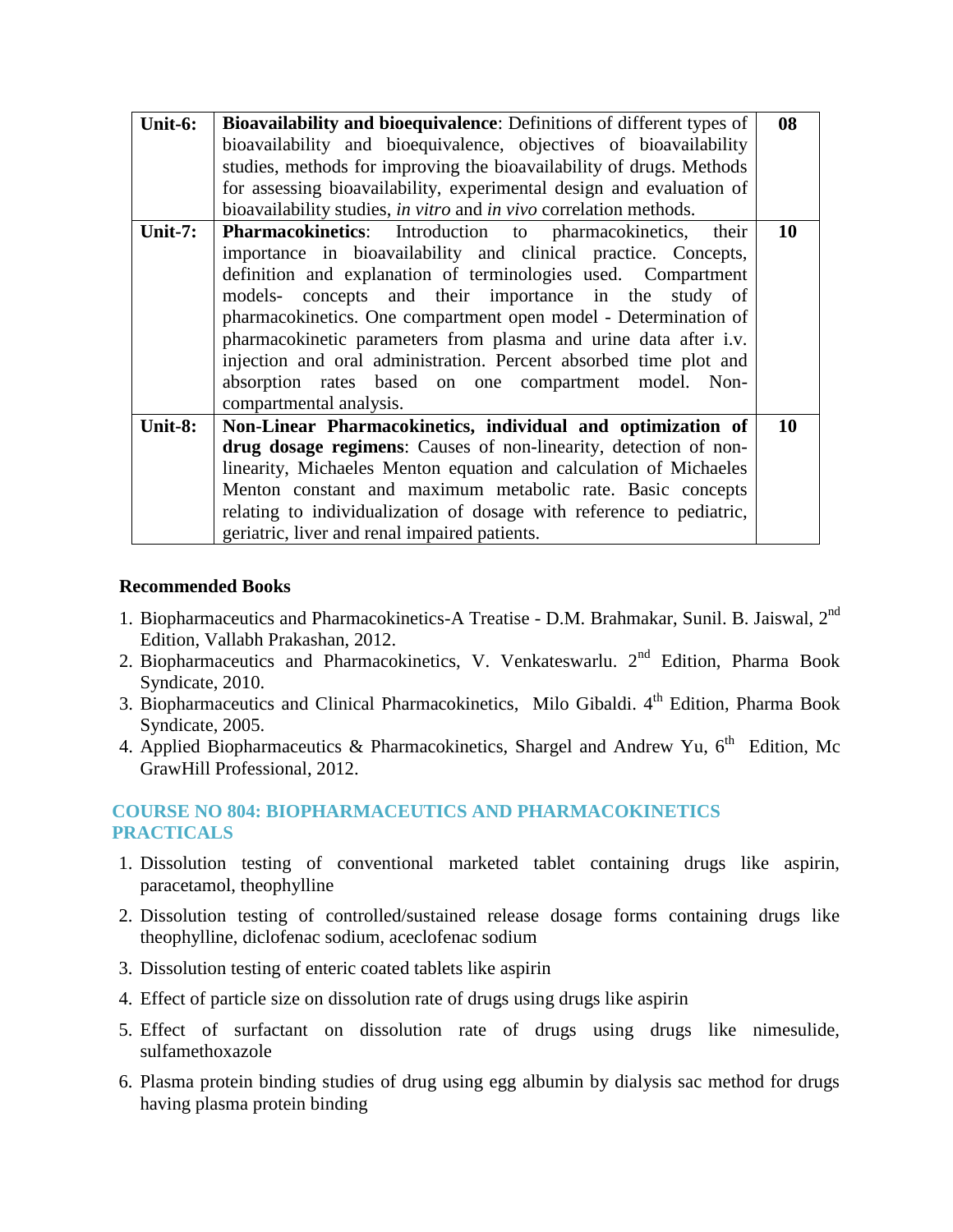- 7. Calculation of pharmacokinetic parameters using different pharmacokinetic approaches by using plasma, urinary and salivary data (Not less than 5 problems.
- 8. Calculations of bioavailability and bioequivalence using theoretical data
- 9. Writing the experimental protocol for bioavailability and bioequivalence studies for the given formulation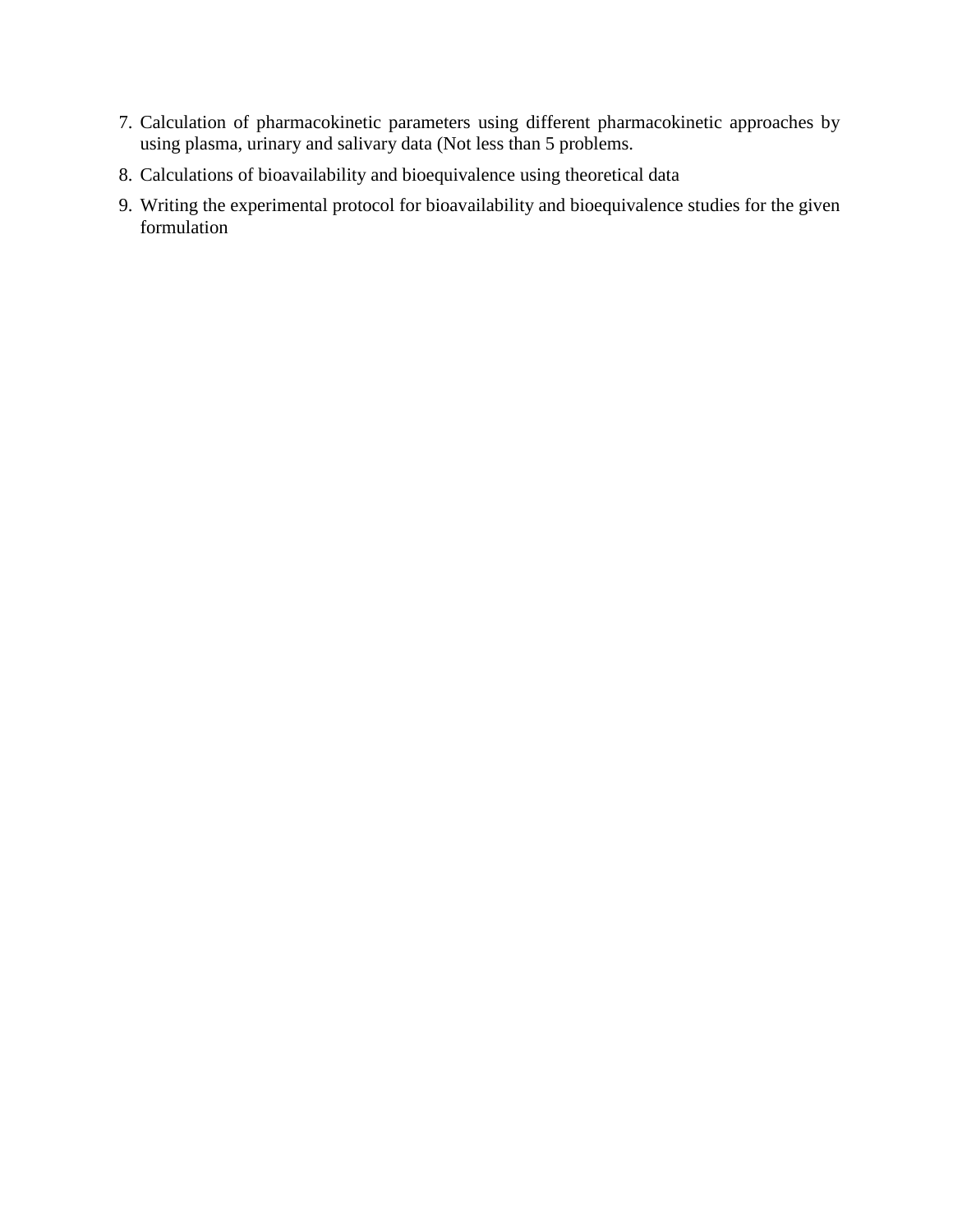# **COURSE NO 805: CLINICAL PHARMACY & THERAPEUTICS**

- 1. To understand the dosage calculations appropriate for the patient and be able to select the proper drug.
- 2. To understand the adverse drug reactions and drug interactions of various classes of drugs.
- 3. To understand the importance of rational prescribing of drugs and concept of essential drugs.
- **4.** To impart the knowledge on the therapy of various disorders.

| <b>Units</b> | <b>Contents</b>                                                                                                                                         | <b>Hrs</b> |
|--------------|---------------------------------------------------------------------------------------------------------------------------------------------------------|------------|
| Unit-1:      | General concept: Clinical pharmacokinetics, drug interactions,<br>adverse drug reactions, parenteral nutrition.                                         | 06         |
| Unit-2:      | Pharmacoeconomics, Pharmacogenomics,<br>Pharmacovigilance,<br>Therapeutic drug monitoring, Neutraceuticals, essential drugs and<br>rational drug usage. | 07         |
| Unit- $3:$   | Age related drug therapy: concept of posology, drug therapy for<br>neonates, pediatrics and geriatrics. Drugs used in pregnancy and<br>lactation.       | 07         |
| Unit-4:      | Drug therapy for neurological and psychological disorders.                                                                                              | 06         |
| Unit- $5:$   | Drug therapy in infections of respiratory system, urinary system,<br>infective meningitis, TB, HIV, malaria and filaria.                                | 09         |
| Unit-6:      | Drug therapy for thyroid and parathyroid disorders, diabetes mellitus,<br>menstrual cycle disorders, menopause and male sexual dysfunction.             | 08         |
| Unit- $7:$   | Drug therapy for malignant disorders like leukemia, lymphoma and<br>solid tumors.                                                                       | 10         |
| Unit-8:      | Drug therapy for rheumatic, eye and skin disorders.                                                                                                     | 07         |